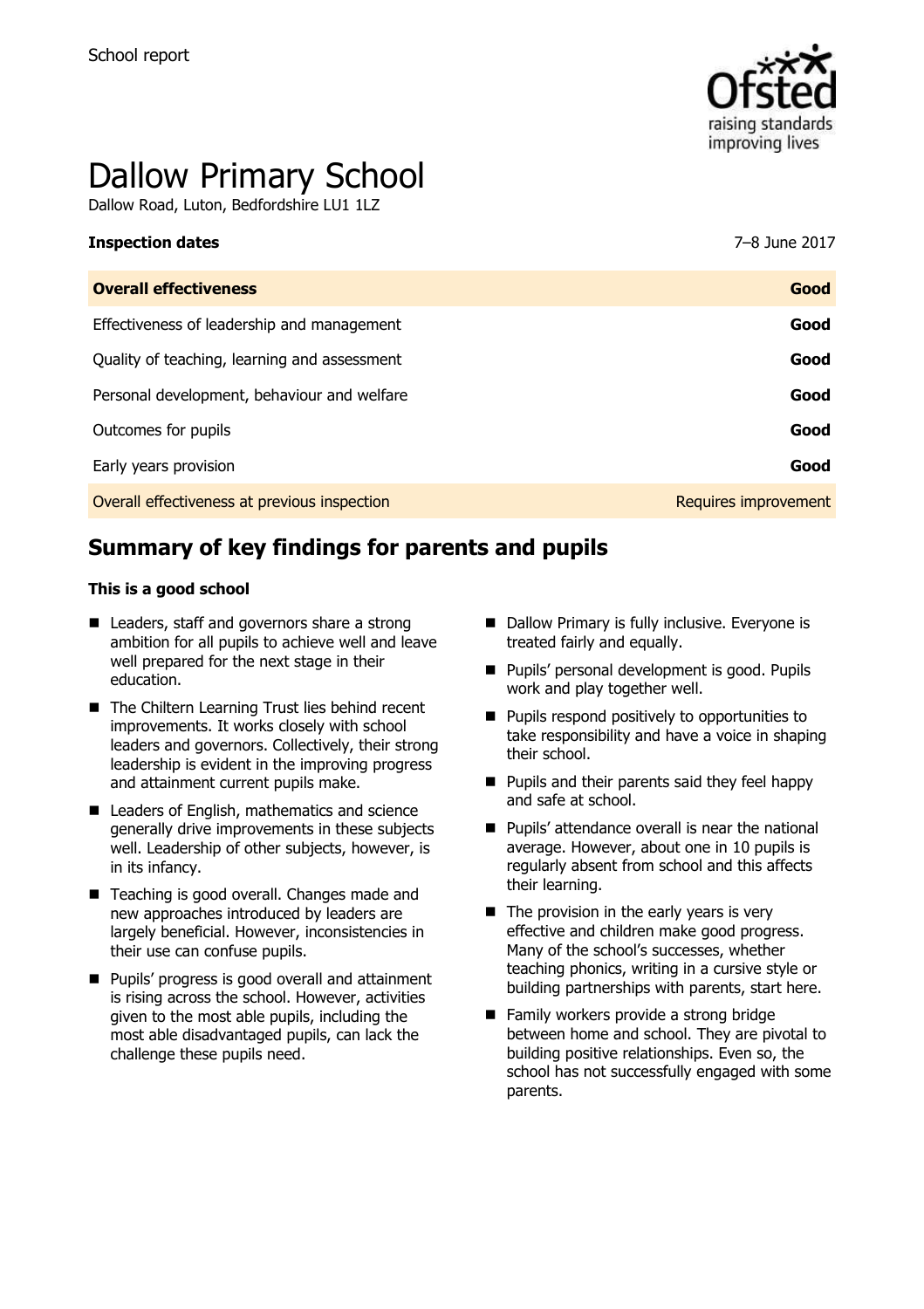

# **Full report**

## **What does the school need to do to improve further?**

- Improve the quality of teaching, learning and assessment by ensuring that teachers:
	- provide sufficient stretch and challenge for the most able pupils, including the most able disadvantaged pupils, in writing and mathematics
	- consistently implement school teaching and learning policies such as the calculations policy.
- Ensure that foundation subject leaders make regular checks on the quality of work in their subjects, as is being done in English, mathematics and science, and use the information to drive forward any necessary improvements.
- $\blacksquare$  Continue to build on the growing relationship with parents so that:
	- the partnership with parents strengthens further
	- absence, particularly persistent absence, diminishes.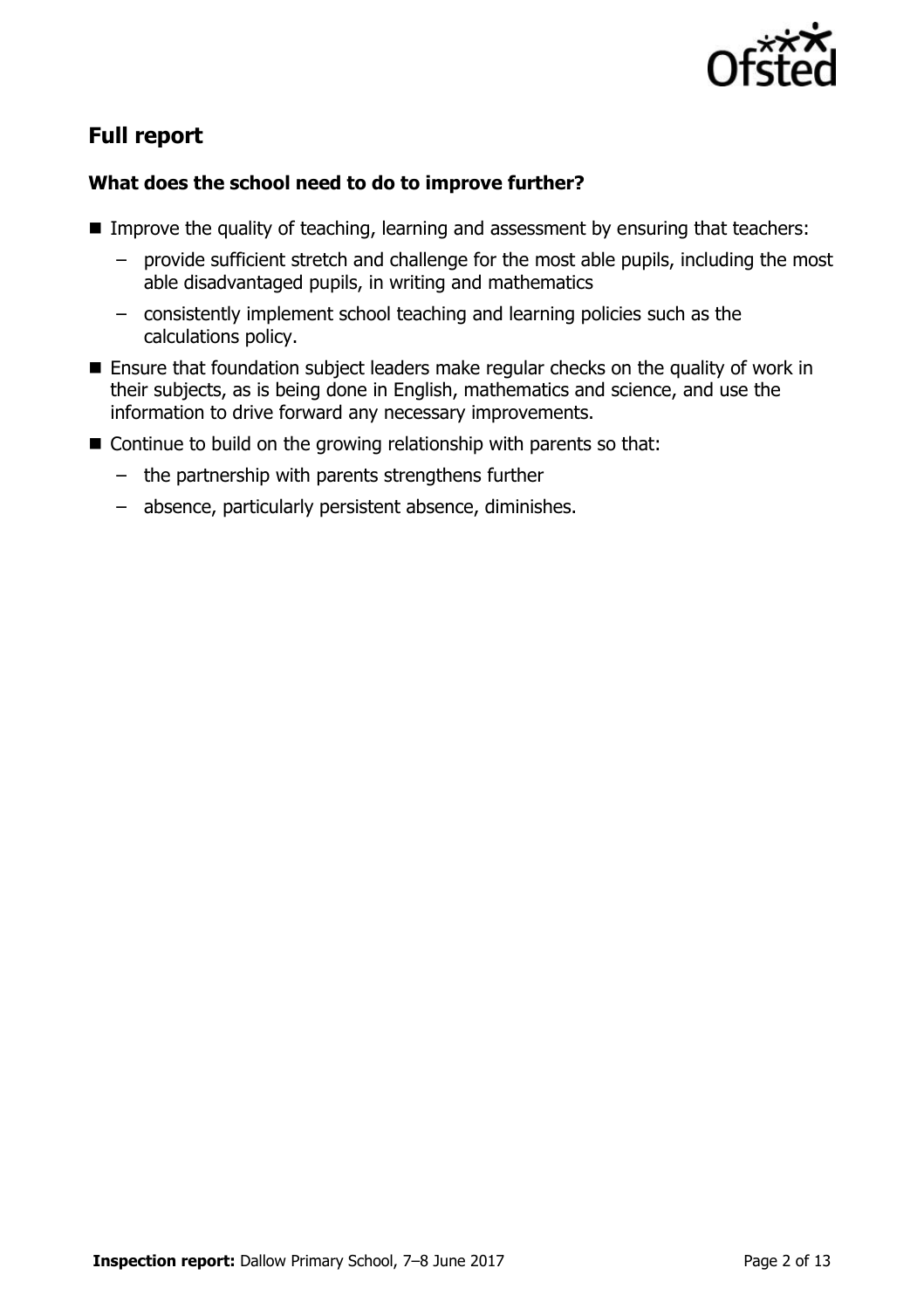

# **Inspection judgements**

#### **Effectiveness of leadership and management Good**

- School leaders, staff and governors share a strong resolve to achieve fully their aim of 'success, confidence and happiness for every child'.
- The trust is of great benefit to the school: it is highly supportive while challenging the school to ensure 'high achievement for all'. Staff can draw on its expertise. Additional training is offered. Economies of scale enable support services to be provided efficiently, and leave the headteacher free to focus more on teaching and learning.
- The school culture encourages effort and good behaviour. All staff responding to their online survey agreed, and half strongly so. Pupils of every background and both sexes work and play together well. For every pupil, staff identify any barriers to learning and put in place actions to remove them.
- School leaders accurately analyse the school's strengths and areas for improvement, so they know what needs to change, and why. Each leader knows what is expected of them, and what they can expect from others. They are an effective team.
- All school leaders, including year group leaders, monitor the quality of teaching and learning. Recent improvements, for example to the way phonics is taught, are beneficial. When teachers struggle, targets are set and progress reviewed regularly.
- Teachers and teaching assistants benefit from shared training, so they are all 'on the same page'. However, some pick things up quicker than others, so there are some inconsistencies that leaders have not eradicated.
- English, mathematics and science benefit from effective leadership. In particular, thorough checks on pupils' learning ensure that their progress is good overall and their attainment is rising. However, this is not the case in other subjects where, for example, assessment is not used as effectively.
- Staff morale is high. In their online survey, no member of staff disagreed and three quarters strongly agreed that they enjoy working at Dallow Primary. They all agreed they have a clear understanding of the goals the school aims to achieve.
- Detailed analysis of information about pupils' progress lies at the heart of recent school improvement. Checks are frequent, so if any pupil falls behind their target there is some well thought-through change to what, or how, they are taught.
- The management of provision for pupils who have special educational needs and/or disabilities is effective. Pupils' needs are accurately assessed, and funding used effectively to meet them. Parents of these pupils are fully involved in supporting their children.
- A great deal is done to support pupils' families. Parents recognise and appreciate the help provided by staff, particularly the family workers who leave no stone unturned in their quest to support families. However, regular absence levels remain high.
- The curriculum engages and enthuses pupils. One parent said, 'It is what gets my son out of bed in the morning.' From 'super starts' to 'fantastic finishes', pupils say they enjoy learning. Pupils said they like being asked what they would be interested in finding out, and the fact that their teachers include this in their learning. Visits and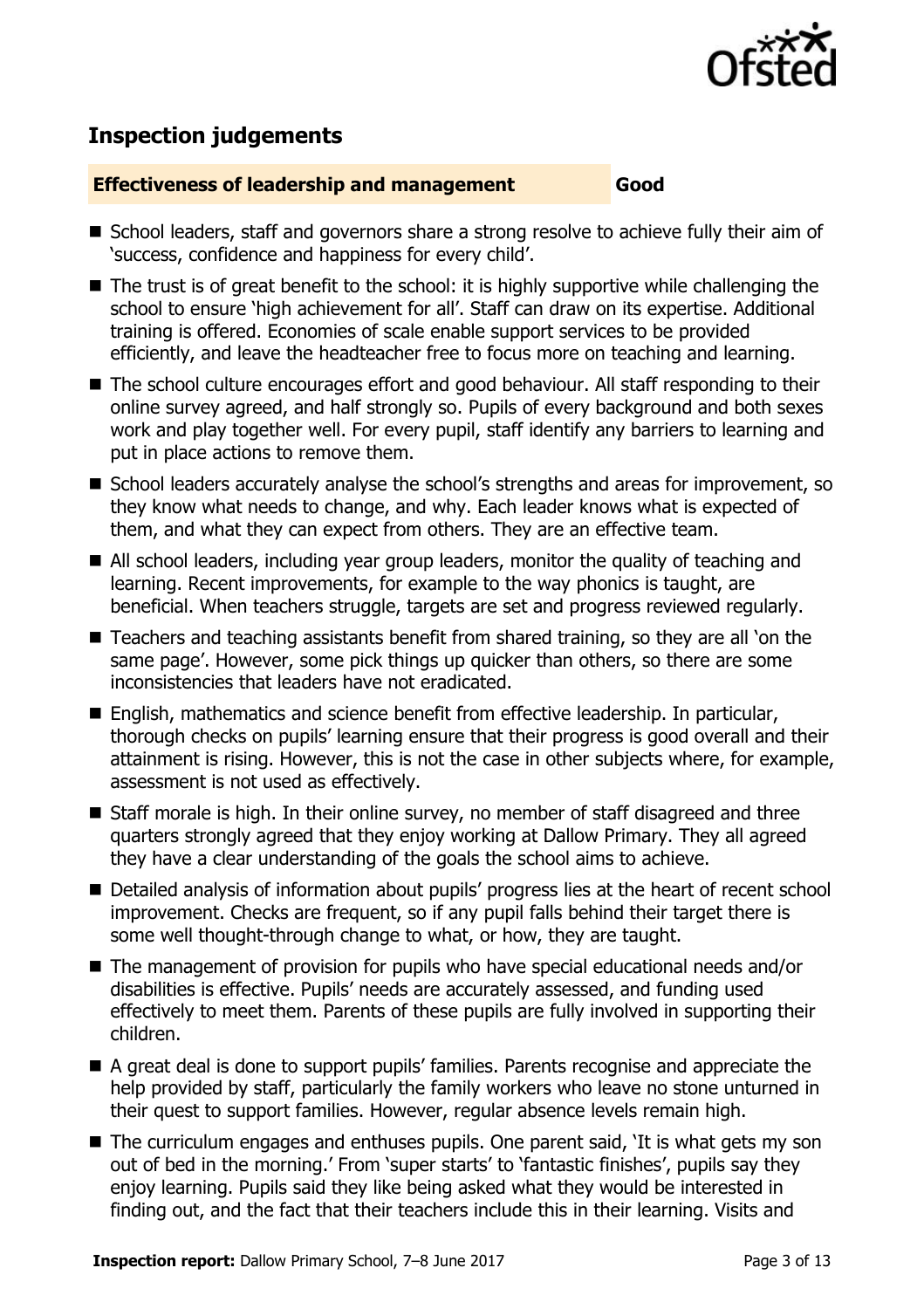

visitors, such as the catering service showing pupils how to blend healthy smoothies using their own muscle power, enrich learning further.

- **Pupils' spiritual, moral, social and cultural development is strong, as is their** understanding of British values. Both are supported by the school's values, chosen with pupils. Each value, such as 'respect' and 'forgiveness', is studied over several weeks so pupils get a clear understanding, at an age-appropriate level.
- Leaders spend additional pupil premium funding effectively. Academically, eligible pupils receive extra help precisely tailored to their needs. Largely as a result of this, they have made better progress in some subjects than their peers over the last two years. Funding is used equally effectively for wider opportunities such as school trips, music provision and breakfast club attendance.
- Additional funding for primary school sports is used equally well. Sports coaches lead lessons; pupils benefit from their expertise and teachers gain new skills. Pupils know how to stay healthy, and the importance of exercise. Pupils' participation in sports clubs has increased. Pupils with particular talents are encouraged to pursue them.
- The school works closely with other local schools, to the benefit of staff and pupils. For example, student ambassadors from a local high school help run sports day. The strong relationship with the children's centre ensures that they both work closely together.
- A local outstanding school has supported school leaders and staff to improve a number of important aspects of teaching including assessment techniques.
- The partnership with parents is building. About six in every seven parents responding to Ofsted's online survey, Parent View, would recommend the school to another parent. As soon as children start in Reception, staff encourage parents to come into class and work alongside their children. Older classes have begun to build on this positive start, but some parents are not fully engaged and active participants in partnership with the school.

## **Governance of the school**

- Governance is effective. Each governor's individual skills, expertise and experience are used effectively. As a body, governors are well organised.
- Governors know the school well. For example, they know that pupils now make good progress in reading, and why this is. They know attendance needs to improve, and that they and school leaders 'can do more with parents'.
- Governors appreciate the help they are given by the trust. For example, they said that in the past they felt predictions and pupils' targets were often wrong. Now, with the guidance leaders are given, they feel predictions are much more accurate.
- Expertise on the governing body enables them to question school leaders if they see discrepancies. They use school visits to see for themselves and form their own view.
- Governors are aspirational. They said, 'Outcomes are our core business: we need to keep improving; we need to see the school fly.' They back this up with examples of how it is being achieved, such as improved outcomes in the early years.
- Checks made by governors ensure that additional funding, such as the pupil premium,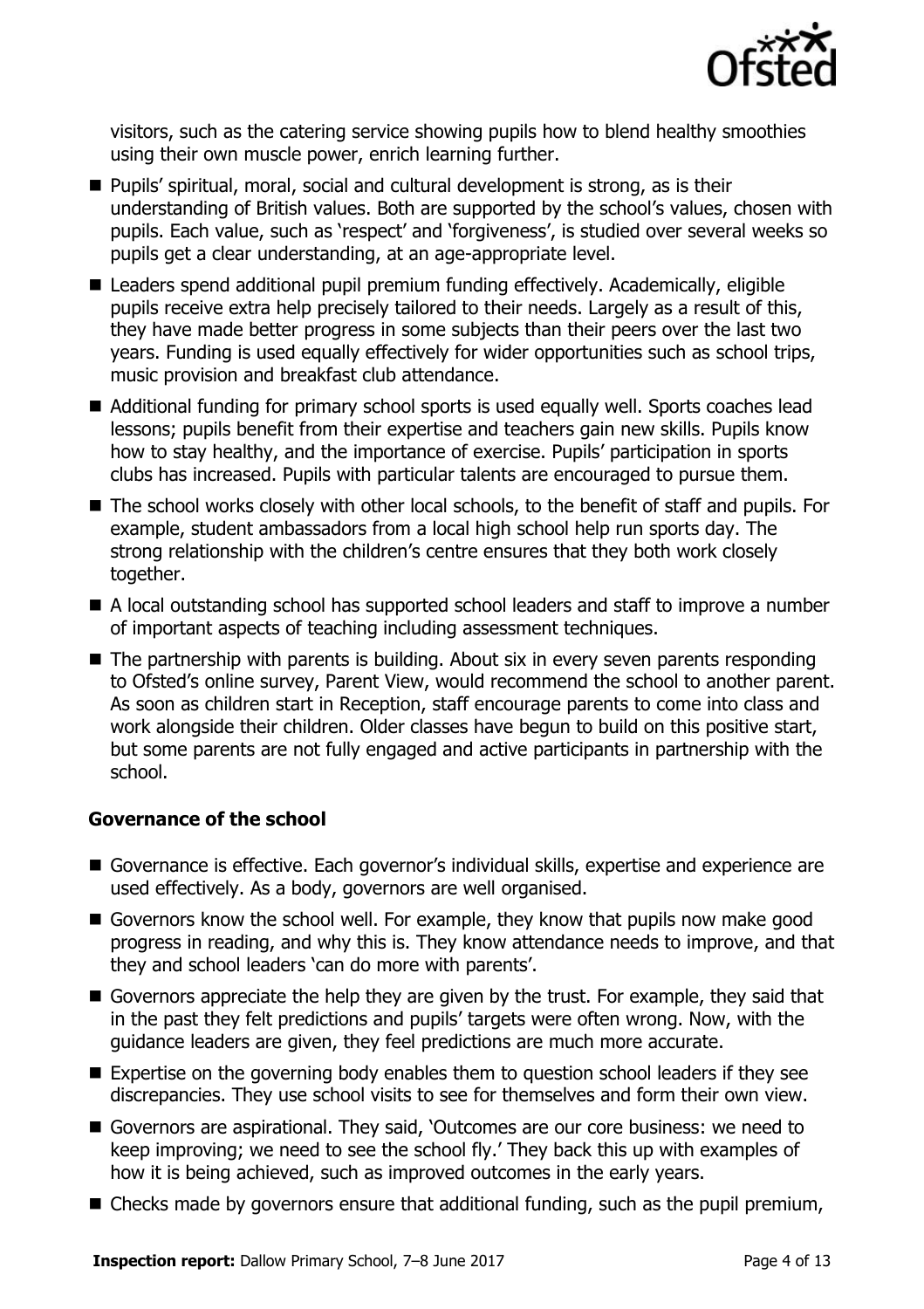

is spent effectively. They are fully aware of the impact this makes on disadvantaged pupils' standards.

Governors' oversight of the performance of staff, including the headteacher, is rigorous. In this and other important ways, they work closely with the trust.

## **Safeguarding**

- $\blacksquare$  The arrangements for safeguarding are effective.
- School leaders, staff and governors see keeping pupils safe as paramount. Staff said they feel confident raising any concerns with the designated leads for safeguarding.
- Regular training, undertaken by staff and governors, includes all aspects of safeguarding and the 'Prevent' duty. This training equips staff with the knowledge they need to detect pupils who are potentially vulnerable so that timely action to intervene can be taken. All staff receive appropriate regular updates.
- Staff record all concerns. Good support is offered to families, with the intention of stopping minor issues escalating. Family workers are crucial: they have built positive relationships with outside agencies. As a result, action is taken swiftly to address any concerns and seek help for vulnerable pupils and their families.
- School staff fully understand the importance of following up any children missing in education, and persisting with their enquiries until they have an answer.
- Documentation is comprehensive. Checks on the suitability of staff, governors and regular volunteers are thorough.

## **Quality of teaching, learning and assessment Good**

- Nine in every 10 parents responding to their online survey agreed their children are taught well. Pupils said that their teachers make learning 'fun and interesting'.
- Staff want to improve. They embrace the challenges and opportunities presented by school leaders and the trust.
- Relationships between staff and pupils are positive. As a result, lessons run smoothly and learning time is rarely lost.
- Subject expertise is used effectively. In physical education and music, for example, pupils' learning benefits from the clarity of teaching specific techniques.
- Staff focus strongly on pupils achieving well. Leaders and trust colleagues hold staff accountable for the progress of their pupils. Staff response has been positive, embracing the new culture and the drive for improved outcomes.
- The teaching of speaking and listening is effective. Staff ensure that all pupils, particularly those who speak English as an additional language, understand any unusual or subject-specific words. Staff's high expectations, for example that pupils respond in full, well-constructed sentences, promote good oracy. This then has a favourable impact on writing.
- Reading is taught well. This recent improvement has led to much better phonics check results. Teachers of younger classes particularly take every opportunity to teach and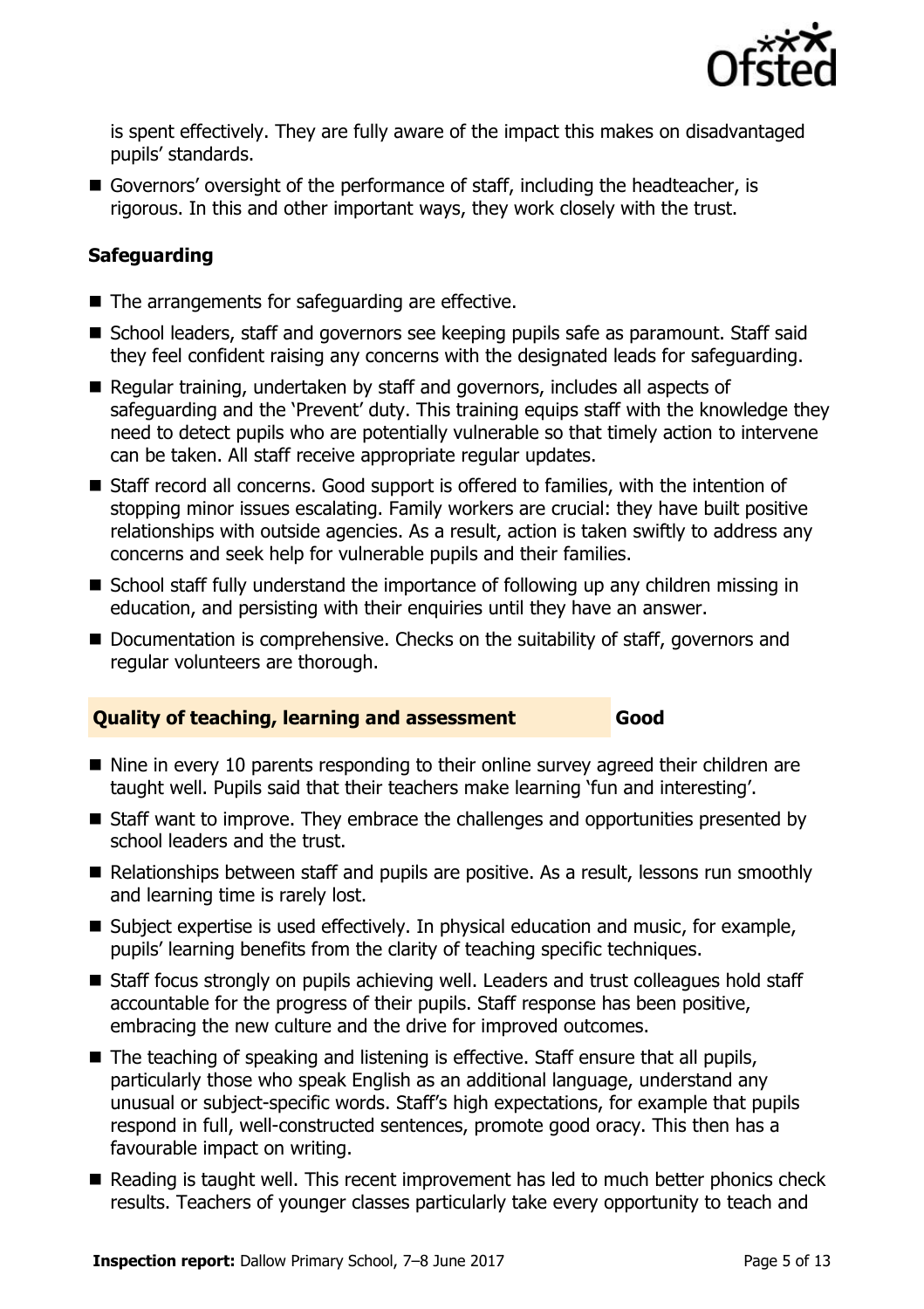

reinforce phonics. Recent training has enabled teachers to teach specific skills, such as inference, better. Comprehension is now practised much more regularly.

- Writing is taught well. The teaching of handwriting begins in Reception. Grammar, punctuation and spelling are taught increasingly effectively. Writing styles and genres are taught using meaningful opportunities in other subjects.
- The teaching of mathematics is varied. Most, but not all, teachers closely follow the school's calculations policy. The school identified some shortcomings in mathematics provision. As a result, a new approach is being tried in some year groups. Early signs are that this is working and the plan is to extend it.
- Year group leaders deploy teaching assistants efficiently, to where they can be of most benefit. Each individual's skills are used well. They are highly effective, particularly in the extra help they give individuals or groups.
- Year group teams plan together, sharing expertise and ideas. This especially benefits teachers early in their careers, or new to the school and its particular approaches. Even so, some inconsistencies remain, for example in the use of the school's calculations policy. Furthermore, some tasks planned for the most able pupils, including the most able disadvantaged pupils, do not give them enough challenge to 'get their teeth into'.
- Teachers provide a range of homework, from practising basic reading skills to posing research questions. About three quarters of parents responding to their survey agreed that their children receive appropriate homework.

### **Personal development, behaviour and welfare Good**

#### **Personal development and welfare**

- The school's work to promote pupils' personal development and welfare is good. Nearly every parent responding to Parent View agreed their children are happy at school.
- **Pupils' attitudes to learning are positive, except when teaching does not engage their** interest. They persevere with hard work, and help one other if they do not understand.
- Staff promote a values system that helps determine how the school community will conduct itself. Pupils have a say. Staff model these values in the everyday life of the school. British values feature strongly. Real and relevant examples, particularly of people who have 'lived' the values, give pupils a clearer understanding.
- **Pupils accept responsibility willingly. They are proud to help. Play leaders help younger** pupils; the eco-club looks for ways to save energy and encourage wildlife. In Year 6, pupils traditionally give back to the school community by helping in younger classes.
- In assembly, the sense of community is strong. Pupils are quick to celebrate and acknowledge one another's achievements. Over thirty languages are spoken in the school, each in turn is 'language of the month', used for example to greet one another.
- **Pupils' well-being is seen as paramount. Staff feel that pupils cannot learn well if their** mental health is not strong.
- **Pupils' understanding of how to stay safe is good. Regular reminders ensure that pupils** understand how to stay safe when using the internet and social media. Around the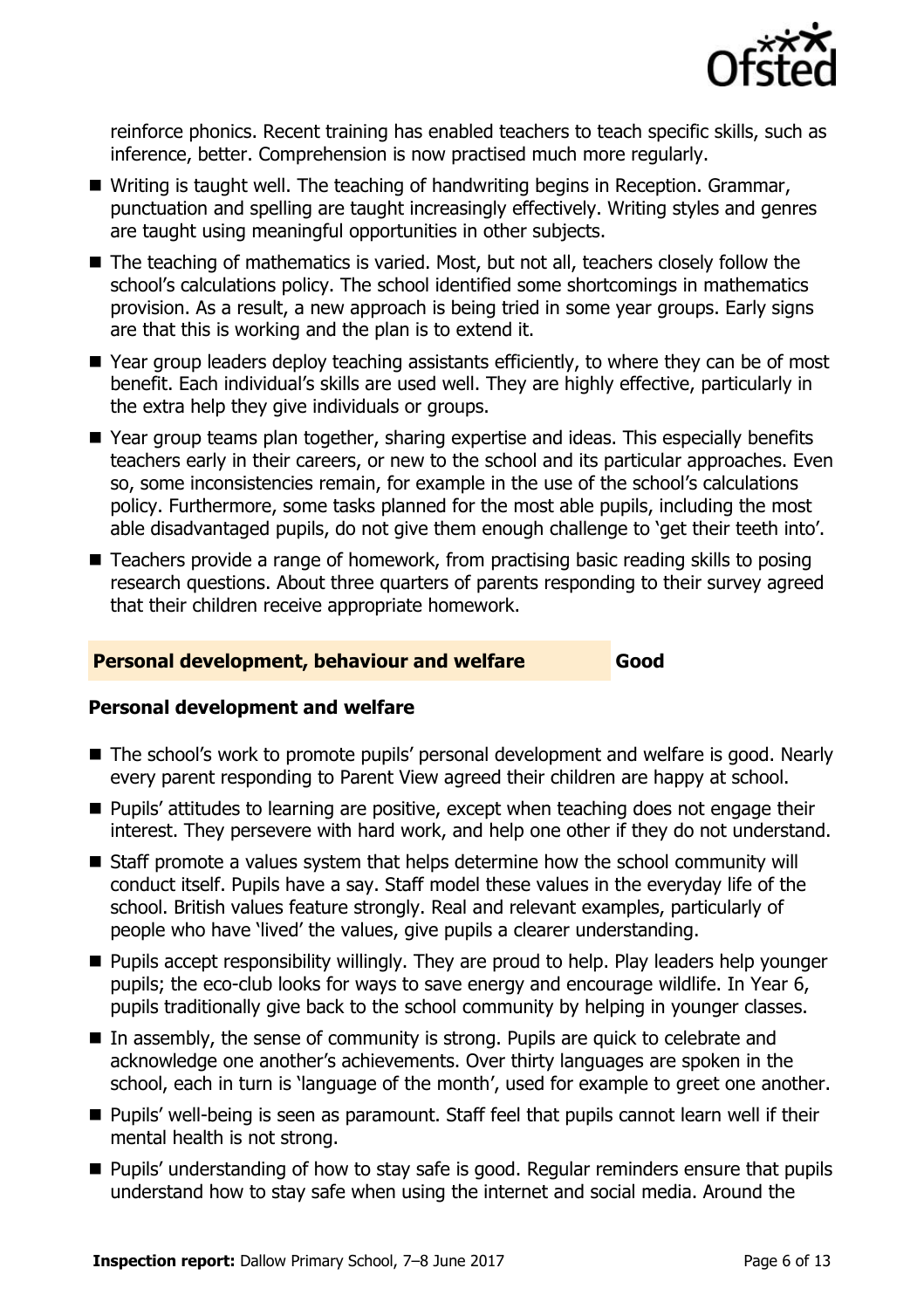

school, pupils are equally aware of their safety, and that of others.

■ The overwhelming majority of parents, responding to their online survey, said their children feel safe at school. In discussion, most pupils agreed.

#### **Behaviour**

- The behaviour of pupils is good. Nine in every 10 parents responding to Parent View felt the school makes sure its pupils are well behaved.
- **Pupils want to learn and come to school with positive attitudes. They work and play** together harmoniously. In class, they form effective teams and work together to solve problems. In the playground, they enjoy one another's company. However, play space is limited and this can adversely affect pupils' behaviour.
- **Pupils say bullying happens, but that staff resolve it. Every pupil asked the question** agreed there is an adult in school they can talk to if something is worrying them. Equally, about three quarters of the parents responding to Parent View, and expressing an opinion, felt the school deals effectively with bullying.
- Most pupils attend well but attendance overall is just below the national average. This is largely because about one in 10 pupils are regularly absent from school, and this can have an adverse impact on their learning and progress. The school offers places in breakfast club to encourage good attendance and punctuality. Good attendance is rewarded and poor attendance rigorously challenged. Even so, the school has not yet convinced a few parents of the importance of regular good attendance.

#### **Outcomes for pupils Good**

- The progress of pupils currently in the school is generally good. The school's checks on progress, and the quality of work in pupils' books, confirms this.
- Since the school joined the trust, its culture has changed. Much greater emphasis is given to pupils' achievement. The trust emphasises everyone has a part to play, boldly asserting 'high achievement and access for all are our shared responsibility'. Leaders and teachers set ambitious but realistic targets for pupils, very regularly check their progress towards them, and make changes if pupils fall behind.
- Children start in Reception with skills and abilities mostly below that typical for their age. They make rapid progress and are well prepared for Year 1. Over the last three years, the proportion of children who leave Reception reaching a good level of development has risen significantly year on year. By 2016, it was similar to the national figure. This improvement is likely to continue this year.
- This strong foundation is giving teachers in Year 1 and beyond more to build on so pupils in key stage 1 are beginning to achieve more, too.
- Outcomes in phonics have improved over the last two years. In 2016, results were close to the national average. The improvement is largely because all staff teaching phonics – teachers and teaching assistants – have received high-quality training in the approach the school is taking.
- **Pupil premium funding is having a positive impact on improving outcomes. Published** data in 2016 showed that outcomes for disadvantaged pupils at Dallow Primary are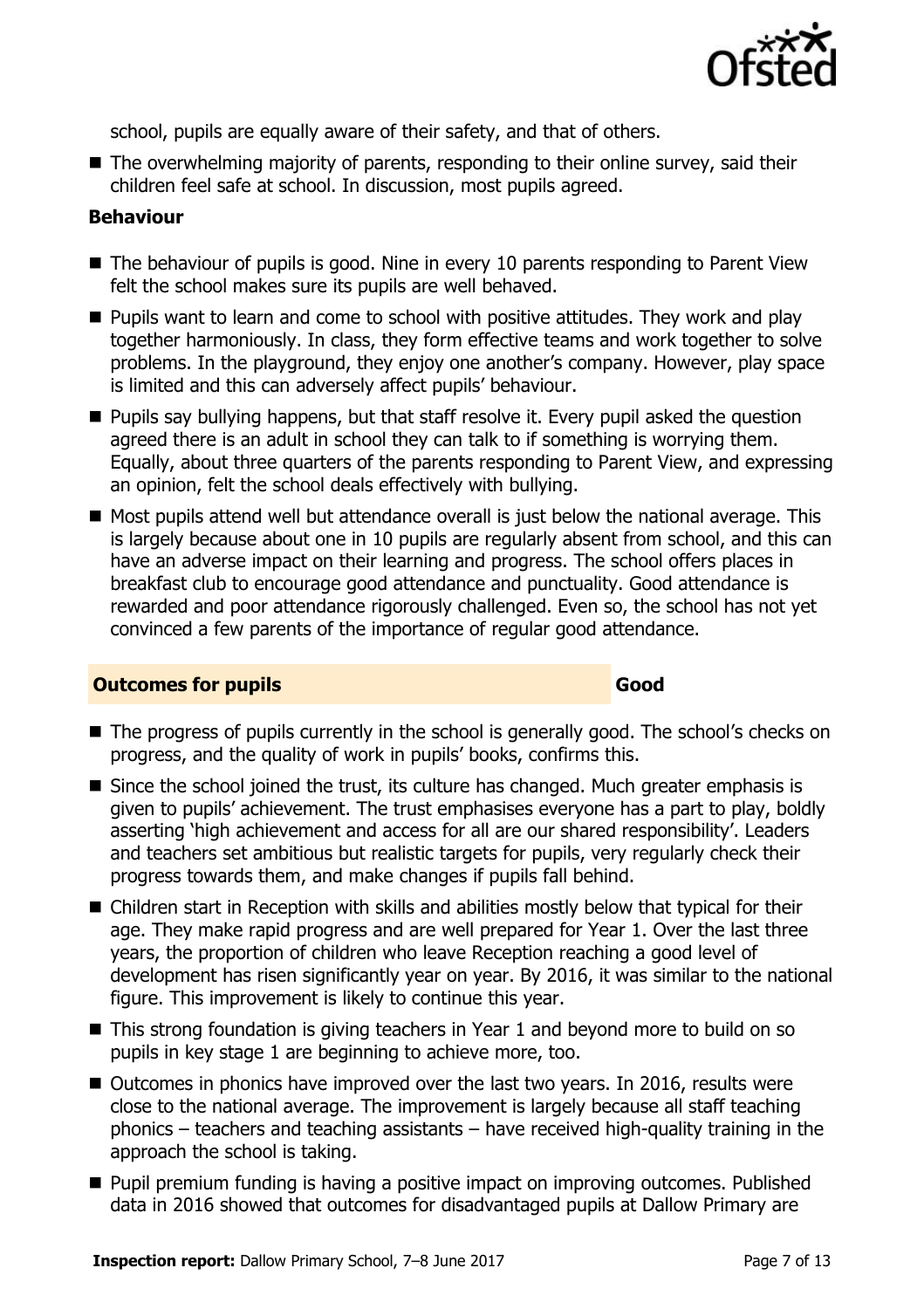

often better than those of other pupils in the school, though not other pupils nationally. The school's own assessment information and the work in pupils' exercise books confirm that disadvantaged pupils are making good progress throughout the school.

- **Pupils who speak English as an additional language do well. Extra help means they** quickly acquire everyday English. In lessons, teachers ensure that they know subjectspecific or unusual vocabulary. This is the key to unlocking the curriculum for these pupils.
- Pupils who have special educational needs and/or disabilities make good progress from their individual starting points. These pupils do well because their progress is tracked closely and additional help provided, where necessary.
- The most able pupils, including the most able disadvantaged pupils, generally make good progress in reading. However, these pupils' workbooks show they are not provided with enough opportunities to make the progress they are capable of in writing and mathematics, from their high starting points.
- The academy inherited pupils with low attainment. The eldest year groups have a legacy of underachievement. Extra support enables these pupils to make good or better progress, but from low or very low starting points.
- In 2016, Year 6 pupils' progress in reading was below the national average. Leaders acknowledge that they were not quick enough to respond to the slow progress this cohort made as they moved from key stage 1 to key stage 2. With the help of the trust, a thorough analysis of last year's test result was undertaken and changes made in areas of weakness. Progress in writing and mathematics was better.
- Current Year 6 pupils' progress in reading, writing and mathematics is rapid. The school is rectifying these pupils' low prior attainment. For example, in autumn 2016, every teacher taught extra after-school lessons to give these pupils the intensive extra help they needed. Pupils' workbooks currently suggest that the great majority are working at age-related expectations in writing and mathematics, although very few are exceeding this. Pupils achieve equally well in reading. Staff ensure that pupils read regularly in class and are provided with suitable interesting and challenging books.
- **Pupils'** achievement in other subjects than English and mathematics varies. Specialist teaching, in physical education and music, gives pupils the precise guidance they need to master new techniques, or hone those they know already. In science, teachers have the information about pupils' progress and attainment to see they learn well. This is not the case in other subjects.

#### **Early years provision Good Good**

- Children make good progress in Reception and have a solid foundation to build on as they move into Year 1 and on through the school.
- Teaching is good. Children make good progress in phonics, partly because staff take every opportunity to practise and reinforce the link between letters and sounds. Most, but not all, staff use questioning effectively.
- Children behave well and respond very positively to staff. Children have good attitudes to learning and a strong work ethic. They will persevere with tasks and take pride in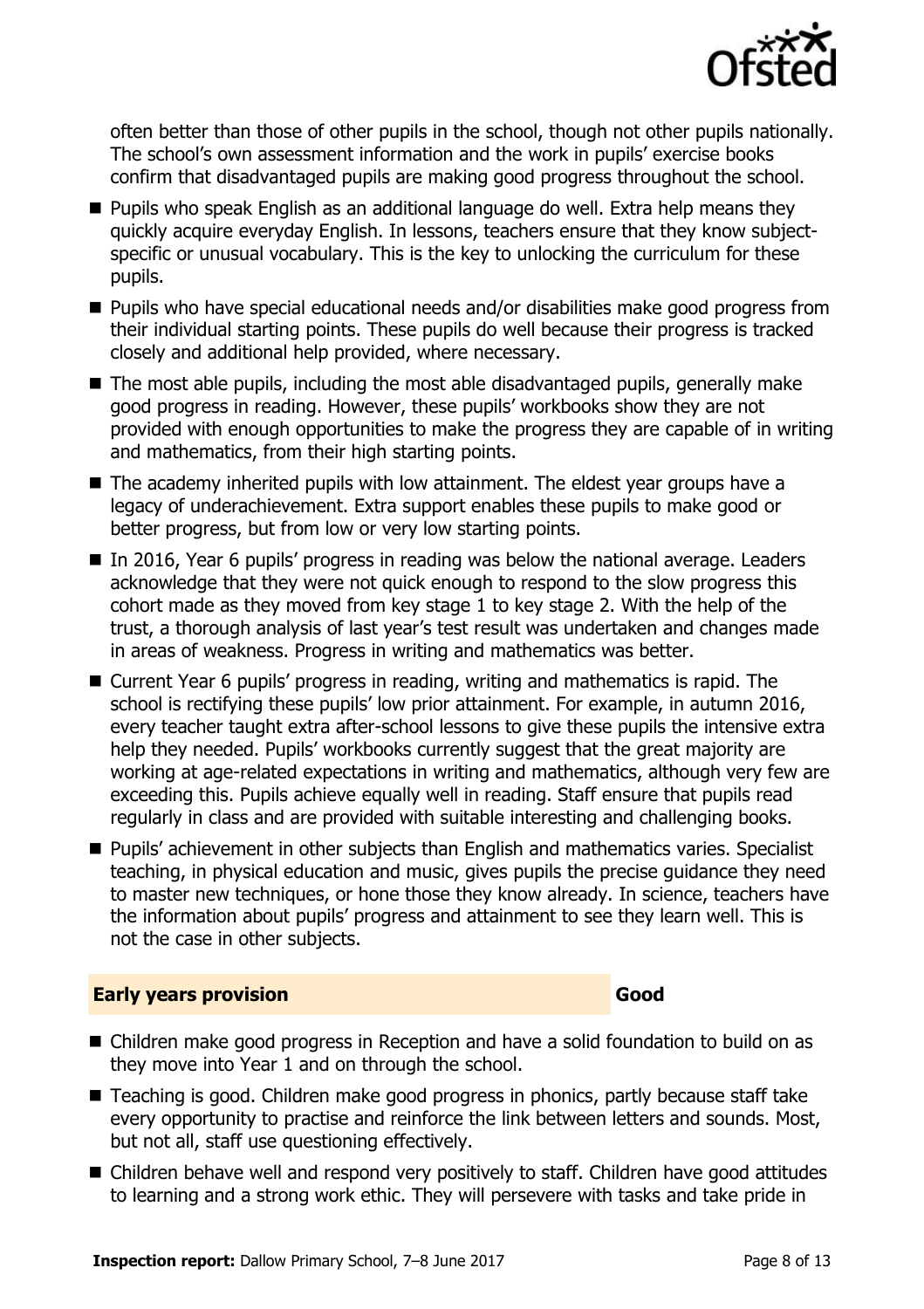

their accomplishments. A good proportion write sentences independently, some in a cursive style. Most children are comfortable and accurate handling numbers, for example to add, subtract and double.

- Teachers have high expectations. They are ambitious and set out challenging tasks that make children figure things out. Everything is a learning opportunity. For example, children were asked to double their portion in a salad snack. Accurate assessment of one activity is used effectively to plan the next. The most able children tackle harder work with relish.
- Both in the classrooms and outdoors, children enjoy a good range of interesting and stimulating learning opportunities, including those provided by staff and those they choose for themselves.
- Strong leadership has a positive impact on all aspects of the Reception classes. Careful and regular monitoring enables leaders to analyse and check children make good or better progress.
- Teamwork is effective. Staff fully understand and implement safeguarding procedures and welfare requirements. Keeping children safe is given the highest priority.
- Relationships with parents are positive. Before children start, staff and family workers visit parents and their children at home and begin to establish a good working relationship. Parents are warmly welcomed into class, for example to work alongside their children. Parents say they are regularly informed about their children's progress, and how they can help at home.
- Although attendance is not statutory at this age, the school does not succeed in getting all parents and children into the good habit of regular attendance.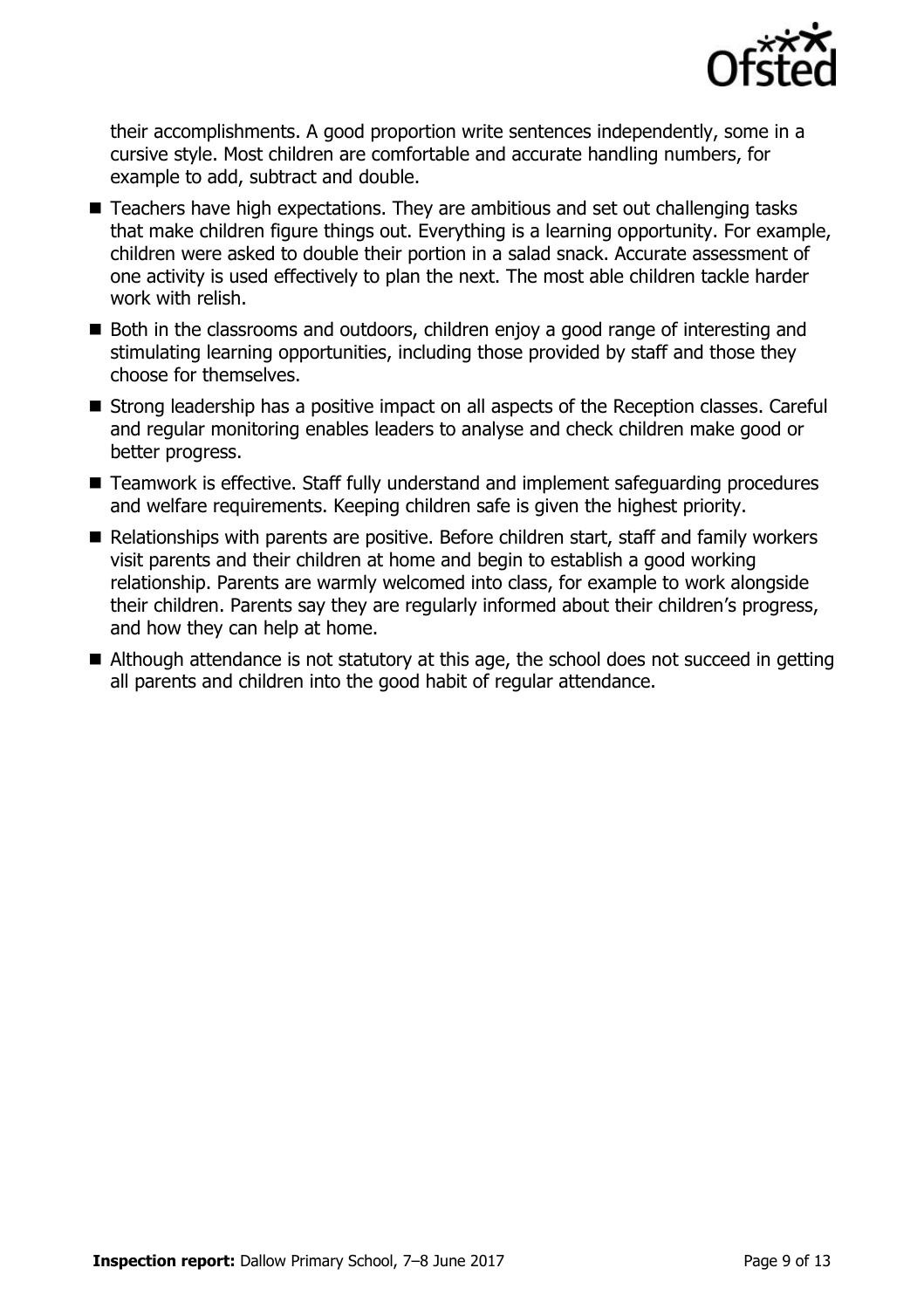

# **School details**

| Unique reference number | 139705   |
|-------------------------|----------|
| Local authority         | Luton    |
| Inspection number       | 10031370 |

This inspection of the school was carried out under section 5 of the Education Act 2005.

| Type of school                      | Primary                  |
|-------------------------------------|--------------------------|
| School category                     | Academy sponsor-led      |
| Age range of pupils                 | 4 to 11                  |
| Gender of pupils                    | Mixed                    |
| Number of pupils on the school roll | 624                      |
| Appropriate authority               | The governing body       |
| Chair                               | Helen Abji               |
| <b>Headteacher</b>                  | Linda Nouch              |
| Telephone number                    | 01582 616601             |
| <b>Website</b>                      | www.dallowprimary.net    |
| <b>Email address</b>                | Inouch@dallowprimary.net |
| Date of previous inspection         | 14-15 May 2015           |

## **Information about this school**

- The school meets requirements on the publication of specified information on its website.
- The school complies with Department for Education guidance on what academies should publish.
- The school is much larger than an average-sized primary school.
- There are three classes in each year group, from Reception to Year 6.
- The proportion of pupils from minority ethnic groups is high. Approximately four in every five pupils are from an Asian or Asian British background.
- The proportion of pupils who speak English as an additional language is high.
- The proportion of pupils supported by pupil premium funding is above average.
- The proportion of pupils who receive support for their special educational needs and/or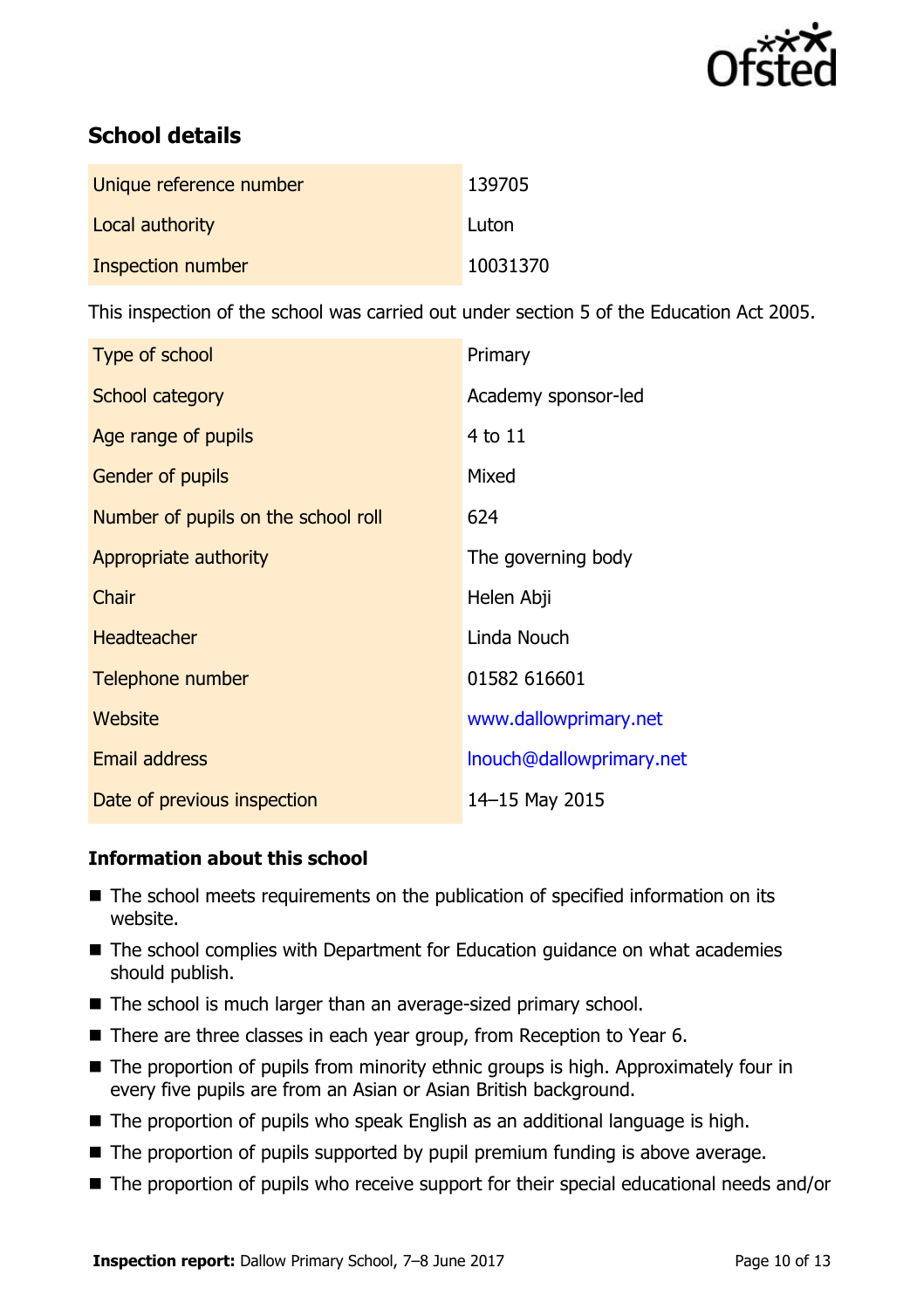

disabilities is broadly average.

- $\blacksquare$  In 2016, the school met the government's floor standards, which are the minimum expectations of pupils' attainment and progress in reading, writing and mathematics by the end of Year 6.
- The school offers breakfast and computer clubs before school five days a week.
- The school shares the site with a children's centre and pre-school. Both are run independently of the school and are inspected separately.
- The school has an exemption from collective worship of a Christian character until December 2018.
- The school is part of the Chiltern Learning Trust.
- The school receives school-to-school support from Tennyson Road Primary School, an outstanding school.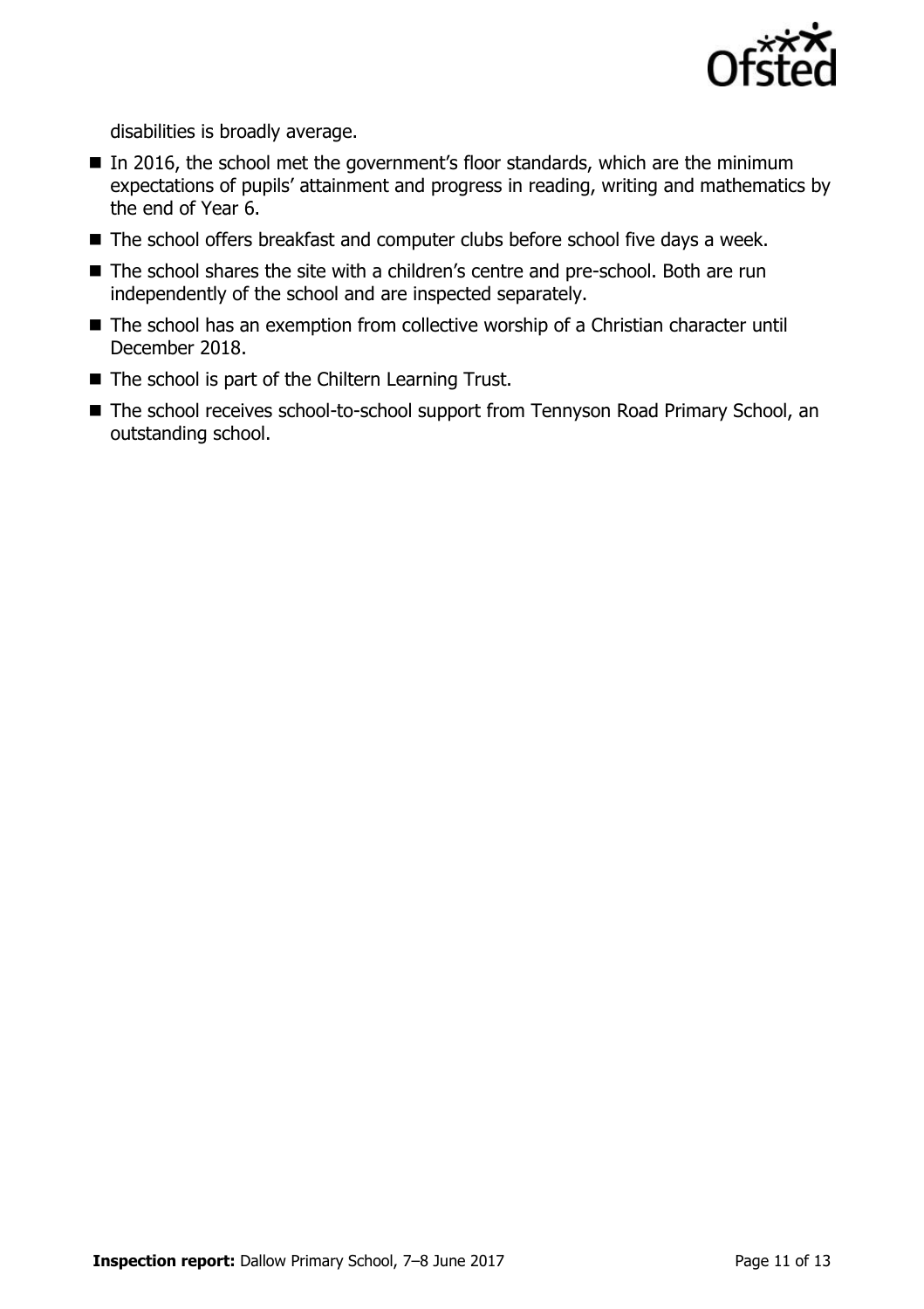

# **Information about this inspection**

- The inspectors visited all classrooms. Some visits were conducted jointly with the headteacher or other members of the senior leadership team. In addition, the inspectors observed small groups of pupils being taught.
- The inspectors looked at work in pupils' books and listened to pupils read.
- The inspectors observed pupils in other activities and as they moved around the school and site.
- The inspectors held meetings with the headteacher, other leaders, teachers, other staff and governors. Inspectors also spoke with representatives of the Chiltern Learning Trust.
- The inspectors met with pupils to discuss their experiences at school.
- The views of 68 parents who responded to the online questionnaire, Parent View, were taken into account. The inspectors also held informal discussions with parents. The inspectors considered the views of 46 members of staff and 10 pupils who responded to their online surveys.
- The inspectors looked at a range of school documents and information. These included the school's development plan, checks on the quality of teaching, curriculum plans, minutes of meetings of the governing body and pupils' behaviour and attendance records. The inspectors also looked at arrangements for safeguarding procedures, including relevant records.

#### **Inspection team**

| Robert Greatrex, lead inspector | Ofsted Inspector |
|---------------------------------|------------------|
| Simon Webb                      | Ofsted Inspector |
| <b>Paul Copping</b>             | Ofsted Inspector |
| <b>Janet Lewis</b>              | Ofsted Inspector |